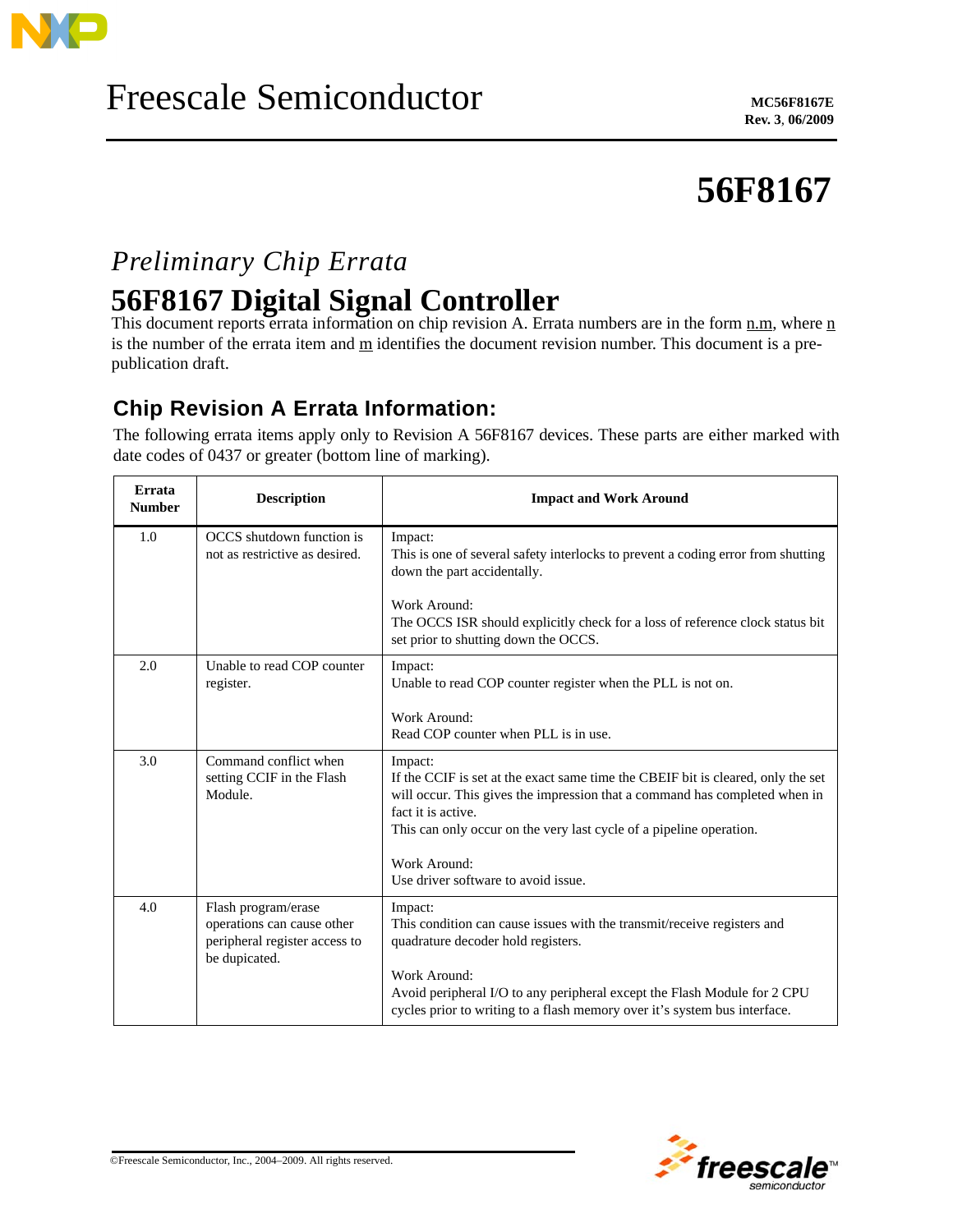

### **Chip Revision A Errata Information:**

The following errata items apply only to Revision A 56F8167 devices. These parts are either marked with date codes of 0437 or greater (bottom line of marking).

| Errata<br>Number | <b>Description</b>                                                                                                        | <b>Impact and Work Around</b>                                                                                                                                                                                                                                                                                          |
|------------------|---------------------------------------------------------------------------------------------------------------------------|------------------------------------------------------------------------------------------------------------------------------------------------------------------------------------------------------------------------------------------------------------------------------------------------------------------------|
| 5.2              | The LVI interrupt signal<br>polarity in STOP mode is<br>inverted.                                                         | Impact:<br>The processor will not enter STOP mode if LVI is enabled or LVI IPL is set in<br>the IPR2.                                                                                                                                                                                                                  |
|                  | In Rev 2.0, clarified errata<br>impact and work around.                                                                   | Work Around:<br>Disable LVI interrupt and clear LVI IPL. With this work around LVI will not<br>wake up the processor from STOP mode.                                                                                                                                                                                   |
| 6.0              | Wait mode operation is<br>inconsistent in debug mode.                                                                     | Impact:<br>WAIT appears to work properly when the device is in mission mode. In debug<br>mode, the WAIT instruction sometimes has no effect.                                                                                                                                                                           |
|                  |                                                                                                                           | Work Around:<br>Test WAIT mode operation outside of the debug environment.                                                                                                                                                                                                                                             |
| 7.0              | EOnCE registers use the<br>wrong clock. I/O fails in<br>presence of holdoffs.                                             | Impact:<br>Real-time debugging not available. EOnCE reads will fail in the presence of<br>holdoffs.                                                                                                                                                                                                                    |
|                  |                                                                                                                           | Work Around:<br>For EOnCE writes use NOP padding.<br>No workaround for EOnCE reads in presence of holdoffs.                                                                                                                                                                                                            |
| 8.0              | Software breakpoint in<br>uninterruptable code can<br>cause the debugger to execute                                       | Impact:<br>Use work around.                                                                                                                                                                                                                                                                                            |
|                  | instructions in the wrong<br>order.                                                                                       | For example, a conditional branch followed by two single word instructions<br>with DBGHALT replaces the first instruction after the conditional branch.                                                                                                                                                                |
|                  |                                                                                                                           | Work Around:<br>Code Warrior has implemented a workaround which utilizes NOP padding.                                                                                                                                                                                                                                  |
| 9.0              | The SCI TIDLE flag may not<br>be cleared immediately upon<br>transmission of a break<br>character via the SBK bit of      | Impact:<br>This can result in a premature transmitter IDLE interrupt. This only occurs<br>when using the SBK bit of the SCICR to transmit break characters.                                                                                                                                                            |
|                  | the SCI control register.                                                                                                 | Workaround:<br>Poll the TIDLE bit of the SCI status register. Do not enable interrupts until<br>TIDLE goes low. IF polling for TIDLE high, make sure that it is seen going<br>low first before responding to TIDLE high.<br>Make sure that TIDLE is cleared and then later set after transmitting break<br>characters. |
| 10.0             | The interrupt controller uses<br>the COP reset vector at<br>startup if the COPR bit in the<br>SIM_RSTSTS register is set, | Impact:<br>Same as description<br>Workaround:                                                                                                                                                                                                                                                                          |
|                  | even if the current reset is not<br>COP reset.                                                                            | Clear the SIM_RSTSTS as part of the startup procedure.                                                                                                                                                                                                                                                                 |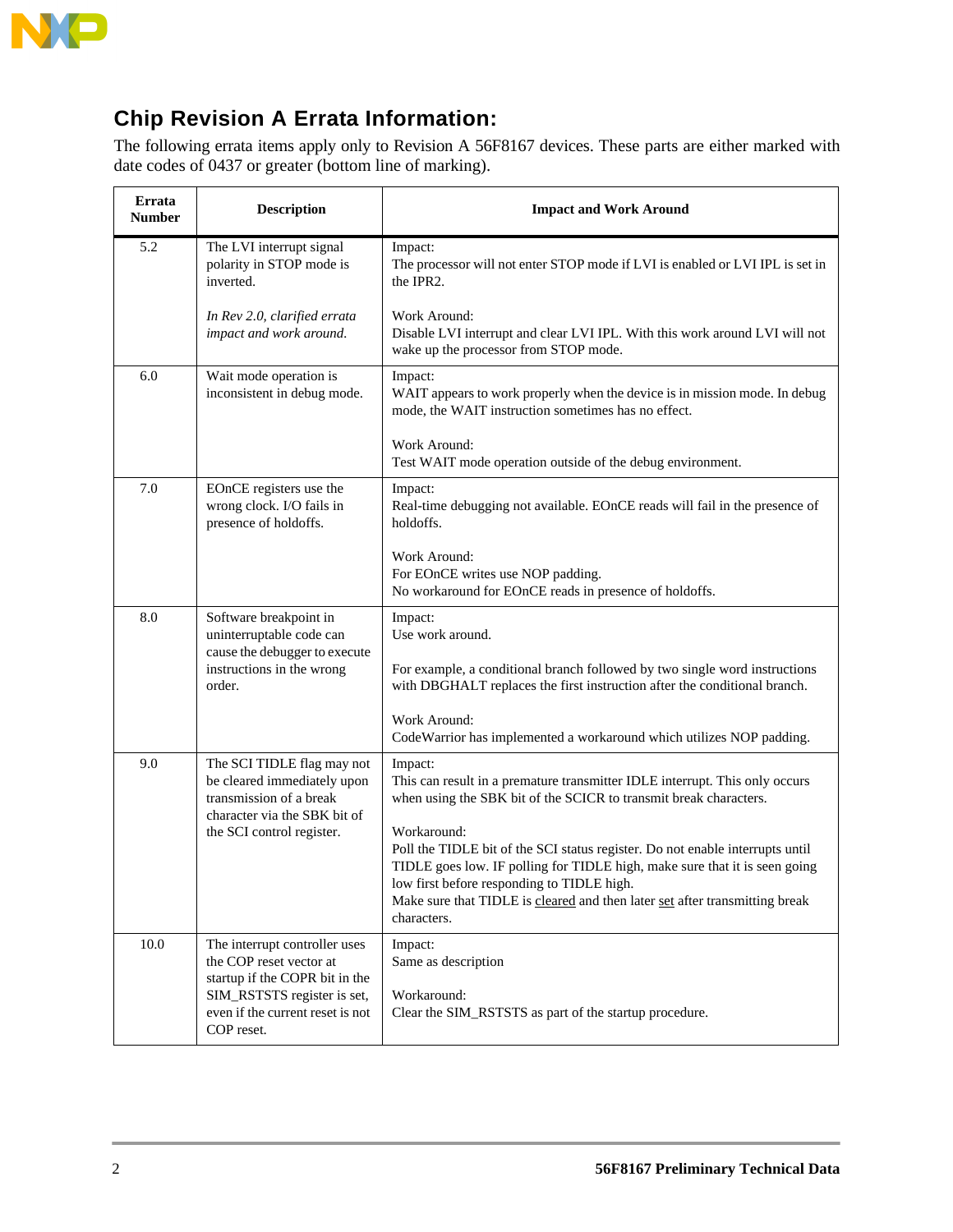

 $\blacksquare$ 

### **Chip Revision A Errata Information:**

The following errata items apply only to Revision A 56F8167 devices. These parts are either marked with date codes of 0437 or greater (bottom line of marking).

| Errata<br><b>Number</b> | <b>Description</b>                                                                                                                                                                                                                                             | <b>Impact and Work Around</b>                                                                                                                                                                                                                                                                                                                                                                                                                                                                                                                                                                                                                                        |
|-------------------------|----------------------------------------------------------------------------------------------------------------------------------------------------------------------------------------------------------------------------------------------------------------|----------------------------------------------------------------------------------------------------------------------------------------------------------------------------------------------------------------------------------------------------------------------------------------------------------------------------------------------------------------------------------------------------------------------------------------------------------------------------------------------------------------------------------------------------------------------------------------------------------------------------------------------------------------------|
| 11.0                    | The EOnCE OPDBR register<br>will not work properly if<br>there is more than one JTAG<br>serially connected device<br>used in a scan chain<br>configurations.                                                                                                   | Impact:<br>This register is used for executing instructions shifted in by the host through<br>the JTAG when the device is in debug mode. The intended instruction will not<br>be executed under this condition.<br>Note: This does not affect boundary-scan operation, which will still work<br>properly no matter what position the device is placed in the boundary-scan<br>chain.<br>Workarounds:<br>1. Each device must be on a separate scan chain for debugging purposes.<br>2. If there is only one 56800E device on a scan chain, then the EOnCE<br>OPDRB register will work properly as long as the 56800E device is the first<br>device on the scan chain. |
| 12.0                    | The CodeWarrior debugger is<br>not sensitive enough to the<br>operation frequency of the<br>device. Memory code may be<br>corrupted when setting/<br>clearing.                                                                                                 | Impact:<br>Once the PLL is engaged, the device may be under erased/programmed when<br>setting and clearing breakpoints.<br>Workaround:<br>flash.cfg file should contain the following entry:<br>set_hfmclkd 0x14<br>This sets the on-chip flash interface unit to use the maximum program time at<br>4MHz system rate. At 40MHz, program/erase times will be less than desired,<br>but appear operational under otherwise normal conditions. Use of hardware<br>breakpoints also eliminates this issue.                                                                                                                                                              |
| 13.0                    | The setting of the CHNCFG<br>bits in the ADCR1 register<br>for the mux channels<br>associated with converter 0<br>override the settings for the<br>mux channels associated with<br>converter 1.                                                                | Impact:<br>This problem effects scans with a mix of single ended and differential mode<br>conversions.<br>If AN0/2-AN1/3 is set for single ended then AN4/6-AN5/7 can't properly<br>execute differential conversions and vise versa if AN0/2-AN1/3 is set for<br>differential mode AN4/6-AN5/7 can't properly execute single ended<br>conversions. Settings for differential mode for converter 1 also adversely<br>effect single ended conversions in converter 0.<br>Work Around:<br>Restrict conversion types so that the cases described do not occur.                                                                                                           |
| 14.0                    | With a Quad Timer counter,<br>when using a single compare<br>register to generate timing<br>intervals and clocking the<br>timer at a rate other than at<br>the IPbus_clock rate the timer<br>may count incorrectly when<br>the compare register is<br>changed. | Impact:<br>When the compare register matches the counter register and is updated before<br>the next timer clock the counter increments/decrements instead of reloading.<br>Work Around:<br>1. Use both compare registers, such that the compare register that is not active<br>is updated for use in the next count period.<br>2. Instead of updating the compare register, architect the software so the<br>LOAD register can be updated, with the compare register held constant.<br>FAQ 25527 provides an in-depth discussion of this issue and can be found on<br>the Freescale website. freescale.com.                                                          |

 $\overline{\phantom{a}}$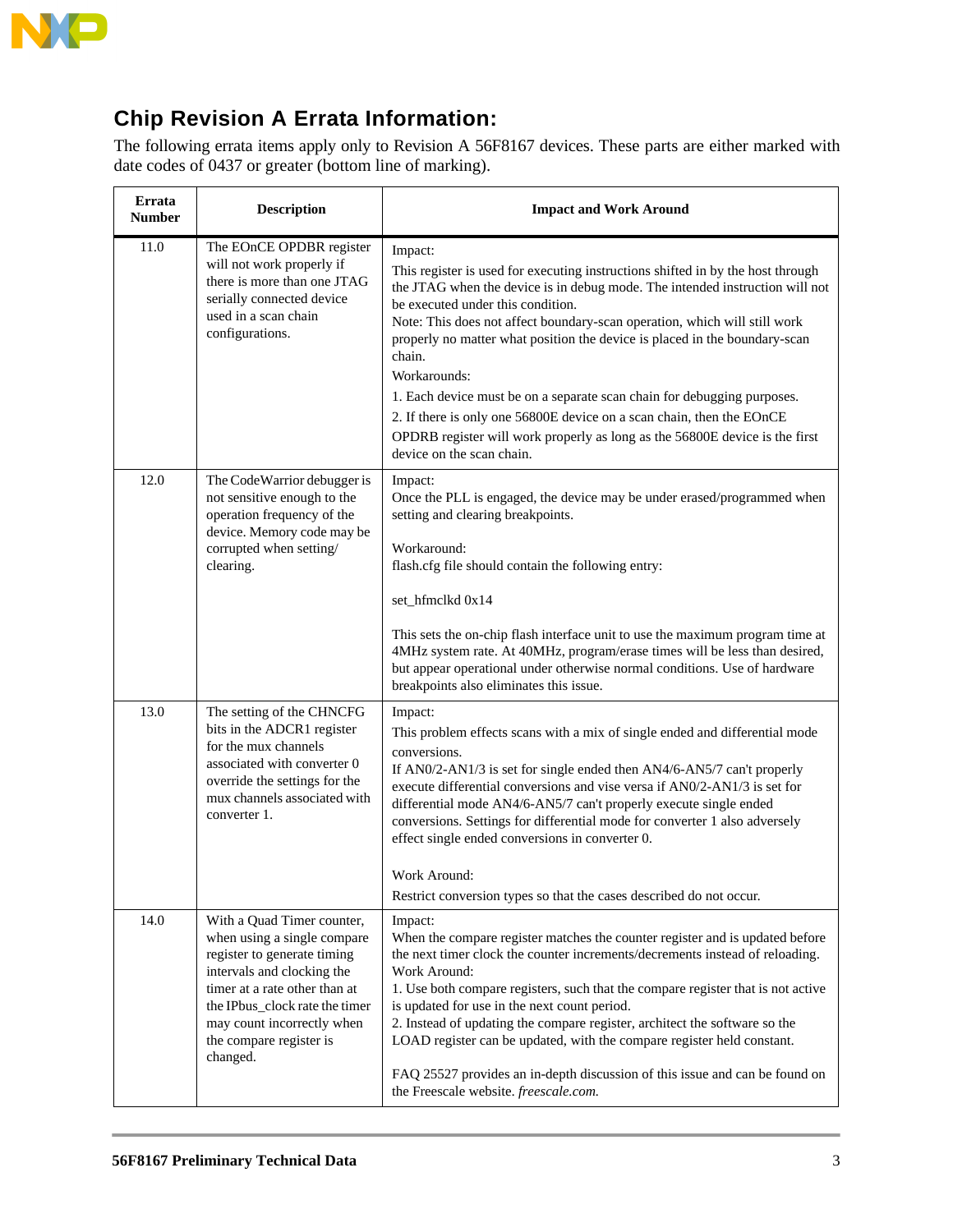

### **Chip Revision A Errata Information:**

The following errata items apply only to Revision A 56F8167 devices. These parts are either marked with date codes of 0437 or greater (bottom line of marking).

| Errata<br><b>Number</b> | <b>Description</b>                                                                                                                                                                                                                                                                                                                                                                    | <b>Impact and Work Around</b>                                                                                                                                                                                                                                                                                                                                                                                                                                                                                                                                                                                                                                                                                                                                                                                                                                                                                                           |
|-------------------------|---------------------------------------------------------------------------------------------------------------------------------------------------------------------------------------------------------------------------------------------------------------------------------------------------------------------------------------------------------------------------------------|-----------------------------------------------------------------------------------------------------------------------------------------------------------------------------------------------------------------------------------------------------------------------------------------------------------------------------------------------------------------------------------------------------------------------------------------------------------------------------------------------------------------------------------------------------------------------------------------------------------------------------------------------------------------------------------------------------------------------------------------------------------------------------------------------------------------------------------------------------------------------------------------------------------------------------------------|
| 15.1                    | GPIO interrupts on the<br>SAME port will not be<br>detected if the edge of an<br>input interrupt signal occurs<br>in the same clock cycle that<br>the IESR is written.                                                                                                                                                                                                                | Impact:<br>Hardware designs that have asynchronous interruptable inputs on the same<br>GPIO port cannot rely on the device to generate the interrupt.<br>Work Around(s):<br>1. Use different ports for these two interrupts.<br>2. After writing to the IESR, read the RAW_DATA register to determine if<br>any other inputs have occurred at this exact instant.                                                                                                                                                                                                                                                                                                                                                                                                                                                                                                                                                                       |
| 16.2                    | With the Quad Timer, when<br>using Count Mode (CM)<br>0b110 "edge of secondary<br>source triggers primary count<br>till compare" and the Output<br>Mode (OM) is 0b111 "enable<br>gated clock output while<br>counter is active", the<br>OFLAG will incorrectly<br>output clock pulses prior to<br>the secondary input edge if<br>the primary count source is<br>not an IPBus clock/N. | Impact:<br>Typically this will arise when an application is trying to output as finite<br>number of 50% duty cycle clock pulses triggered by the output of another<br>timer. Timer 1 creates an infinite pulse train which is fed into the primary<br>input of Timer 2. Timer 2's secondary input is the triggering signal. Timer 2's<br>job is to wait until the trigger and then count out the correct number of clock<br>pulses.<br>Work Around:<br>The workaround is to rearrange functionality. Timer 1 uses an IPBus/N to<br>generate a pulse train at $2x$ the desired clock rate. It uses $CM = 0b110$ and OM<br>$= 0b111$ correctly. Then Timer 2's job is to simply convert the 2x pulse stream<br>into a clock pulse stream at 1x frequency and 50% duty cycle. It does this by<br>$CM = 0b001$ (count rising edges of primary input) and $OM = 0b011$ (toggle<br>OFLAG on successful compare) with a compare value of zero. |
| 17.3                    | If runtime flash programming<br>is desired, Power-on reset<br>(POR) of the device may not<br>be fully effective for slow<br>rise times of $V_{DD}$ and/or<br>V <sub>DDA</sub> , on some small<br>fraction of parts.                                                                                                                                                                   | Impact:<br>It may not be possible to write to the flash if the reset cause is not a software<br>reset.<br>Workaround:<br>If runtime flash programming is desired, add the software reset in startup code<br>if the reset cause is not a software reset. Example code:<br>If bit SWR of RSTSTS register is not set<br>Set logical 1 to bit SWRST of SIM_CONTROL Register<br>While loop (to wait for reset)<br>else (continue with startup code)                                                                                                                                                                                                                                                                                                                                                                                                                                                                                          |

### **Errata Sheet History**

| <b>Previously Documented in Past Errata Sheets</b>                                                                                                               | Correction                             |
|------------------------------------------------------------------------------------------------------------------------------------------------------------------|----------------------------------------|
| GPIO interrupts on the SAME port will not be<br>detected if the edge of an input interrupt signal<br>occurs in the same clock cycle that the IESR is<br>written. | New item in Rev 1 of this errata sheet |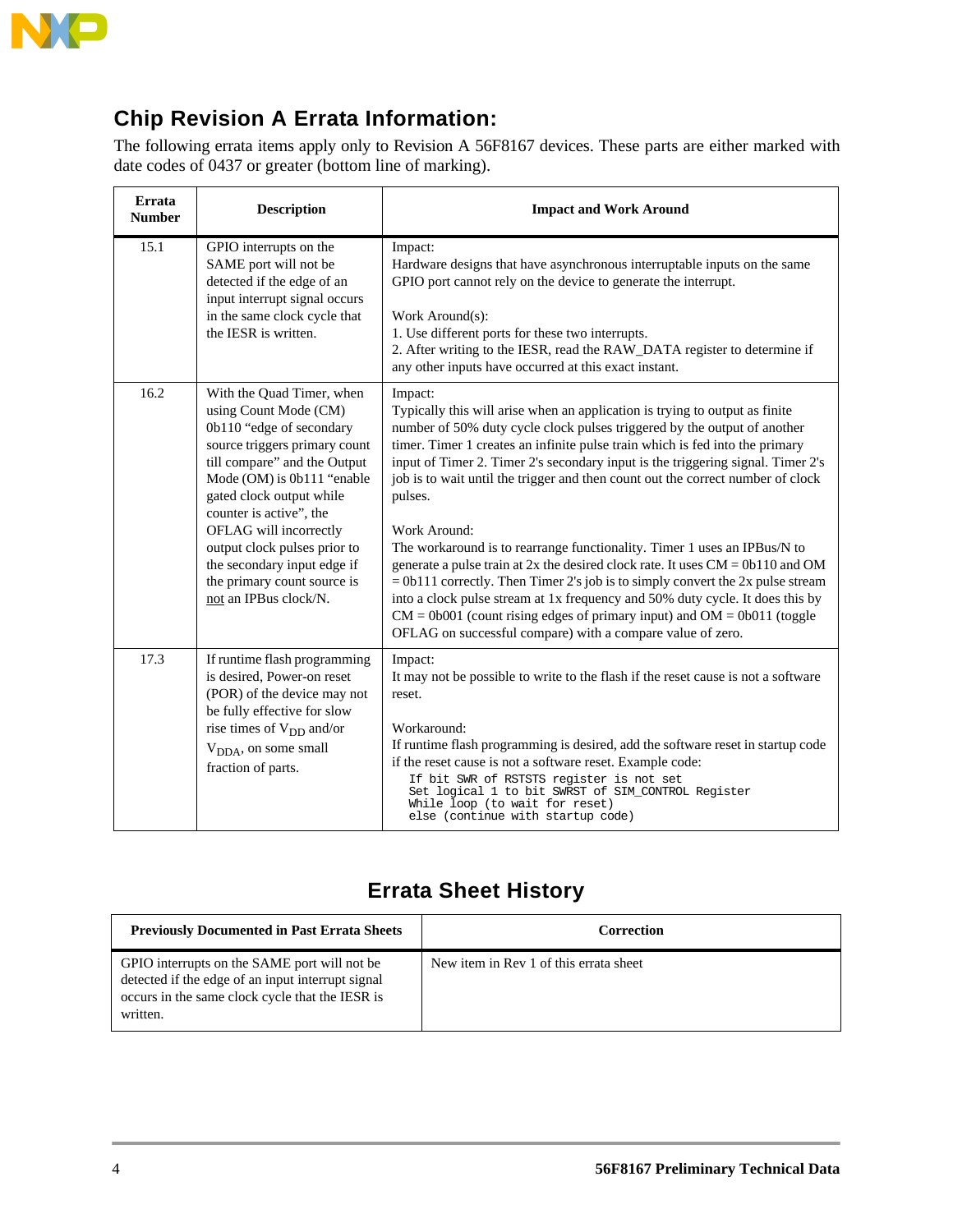

## **Errata Sheet History (Continued)**

| <b>Previously Documented in Past Errata Sheets</b>                                                                                                                                                                                                                                                                                                                     | Correction                             |
|------------------------------------------------------------------------------------------------------------------------------------------------------------------------------------------------------------------------------------------------------------------------------------------------------------------------------------------------------------------------|----------------------------------------|
| With the Quad Timer, when using Count Mode<br>(CM) 0b110 "edge of secondary source triggers<br>primary count till compare" and the Output Mode<br>(OM) is 0b111 "enable gated clock output while<br>counter is active", the OFLAG will incorrectly<br>output clock pulses prior to the secondary input<br>edge if the primary count source is not an IPBus<br>clock/N. | New item in Rev 2 of this errata sheet |
| If runtime flash programming is desired, Power-on<br>reset (POR) of the device may not be fully effective<br>for slow rise times of $V_{DD}$ and/or $V_{DDA}$ , on some<br>small fraction of parts.                                                                                                                                                                    | New item in Rev 3 of this errata sheet |